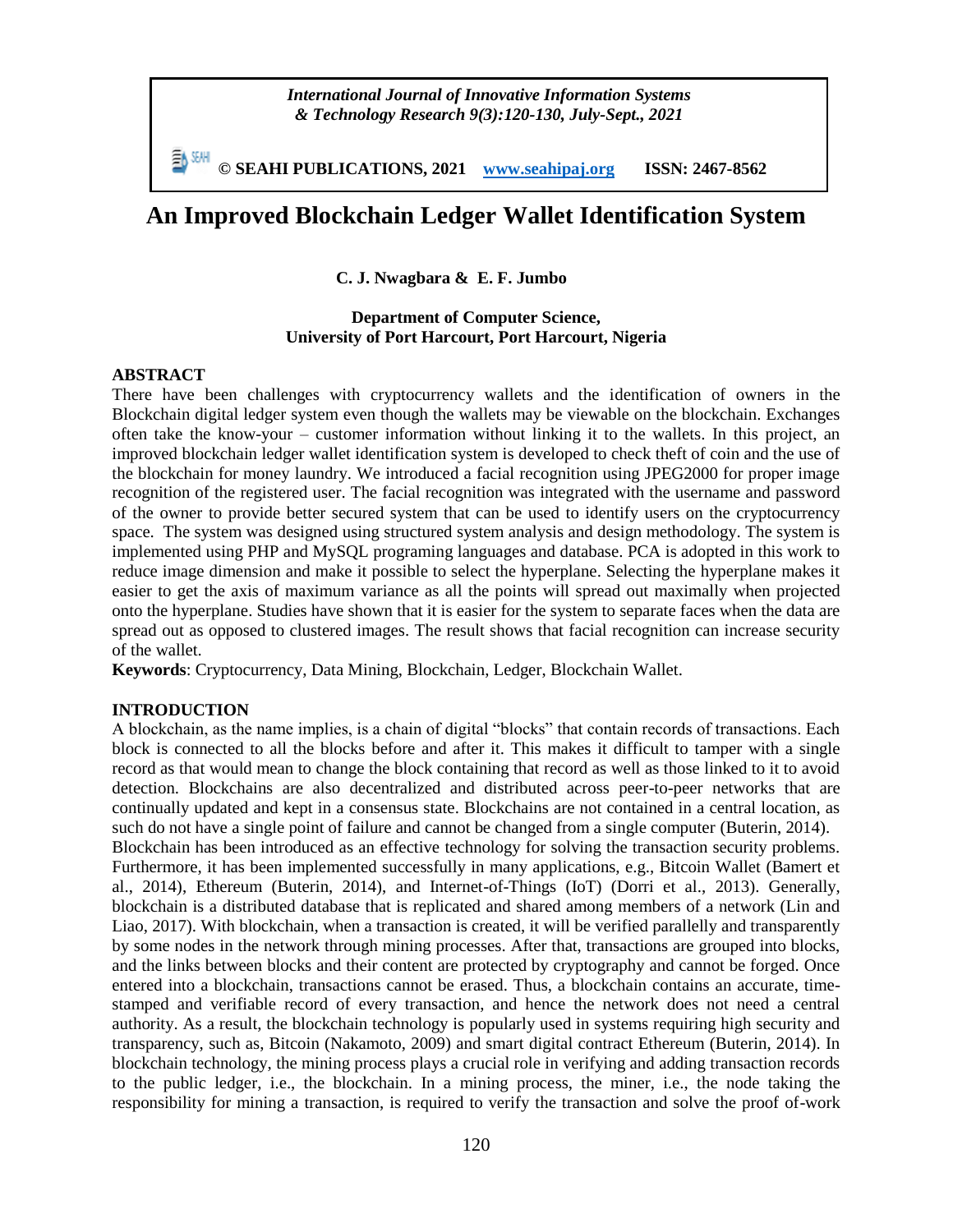problem in order to find a new hash for the incoming block to store the verified transaction. This process is complicated and usually executed on powerful devices with high computational capacities and energy supply, e.g., servers and super computers.

Blockchain is the mechanism that allows transactions to be verified by a group of unreliable actors. It provides a distributed, immutable, transparent, secure and auditable ledger. The blockchain can be consulted openly and fully, allowing access to all transactions that have occurred since the first transaction of the system, and can be verified and collated by any entity at any time. The blockchain protocol structures information in a chain of blocks, where each block stores a set of Bitcoin transactions performed at a given time. Blocks are linked together by a reference to the previous block, forming a chain (Buterin, 2014).

# **2. REVIEW OF RELATED WORKS:**

# **2.1 Blockchain**

Blockchain technology enables the creation of a decentralized environment, where the cryptographically validated transactions and data are not under the control of any third party organization. Any transaction ever completed is recorded in an immutable ledger in a verifiable, secure, transparent and permanent way, with a timestamp and other details.

The blockchain term, originally block chain, was first coined in 2009, by (the still unknown) Satoshi Nakamoto, in the original source code for the virtual currency Bitcoin: "Nodes collect new transactions into a block, hash them into a hash tree"; "when they solve the proof- of - work, they broadcast the block to everyone and the block is added to the block chain" (Nakamoto, 2009).

The interrelated terms Blockchain, Cryptocurrency (currency that only exists digitally, using a decentralized system to record transactions) and Initial Coin Offering.

A blockchain is characterized by censorship resistance, immutability and global usability, and has a global network of validators called miners, who maintain it through block rewards, named cryptotokens (Jeremy and Shulman, 2018).

#### **2.2.2 Blockchain Wallets**

A blockchain wallet is a digital wallet that allows users to manage bitcoin, ether and other cryptocurrencies. Blockchain wallets allow individuals to store cryptocurrencies. Creating an ewallet with Blockchain Wallet is free, and the account setup process is done online. Individuals must provide an email address and password that will be used to manage the account, and the system will send an automated email requesting that the account be verified.

Once the wallet is created, the user is provided with a Wallet ID, which is a unique identifier similar to a bank account number. Wallet holders can access their e-wallet by logging into the Blockchain website, or by downloading and accessing a mobile application.

The Blockchain Wallet interface shows the current wallet balance for both bitcoin and ether tokens and displays the user's most recent transactions. Users can send a request to another party for a specific amount of bitcoin or ether, and the system generates a unique address that can be sent to a third party (Prisco, 2016).

Bank transfers will incur a small payment fee (e.g., 0.25%), and it may take several days before bitcoins are received. Using a credit or debit card provides instantaneous access to bitcoin but incurs a larger convenience fee (e.g., 3%). Buy and sell services are not available in all locations.

Wallet security is an important consideration for users, as having one's account illegally accessed may result in the user losing bitcoin and ether. Blockchain Wallet has three levels of security:

Level 1: Security is designed to prevent users from losing account access. It allows users to verify their email address, create a 12-word backup recovery phrase that can be used if a password is forgotten, and set up a password hint (Blockchain does not store the password).

Level 2: Security is designed to prevent others from gaining unauthorized access to the wallet and includes linking a phone number to the account to receive a one-time password when the account is logged into, and creating two-step authorization.

Level 3: Security allows users to block Tor requests.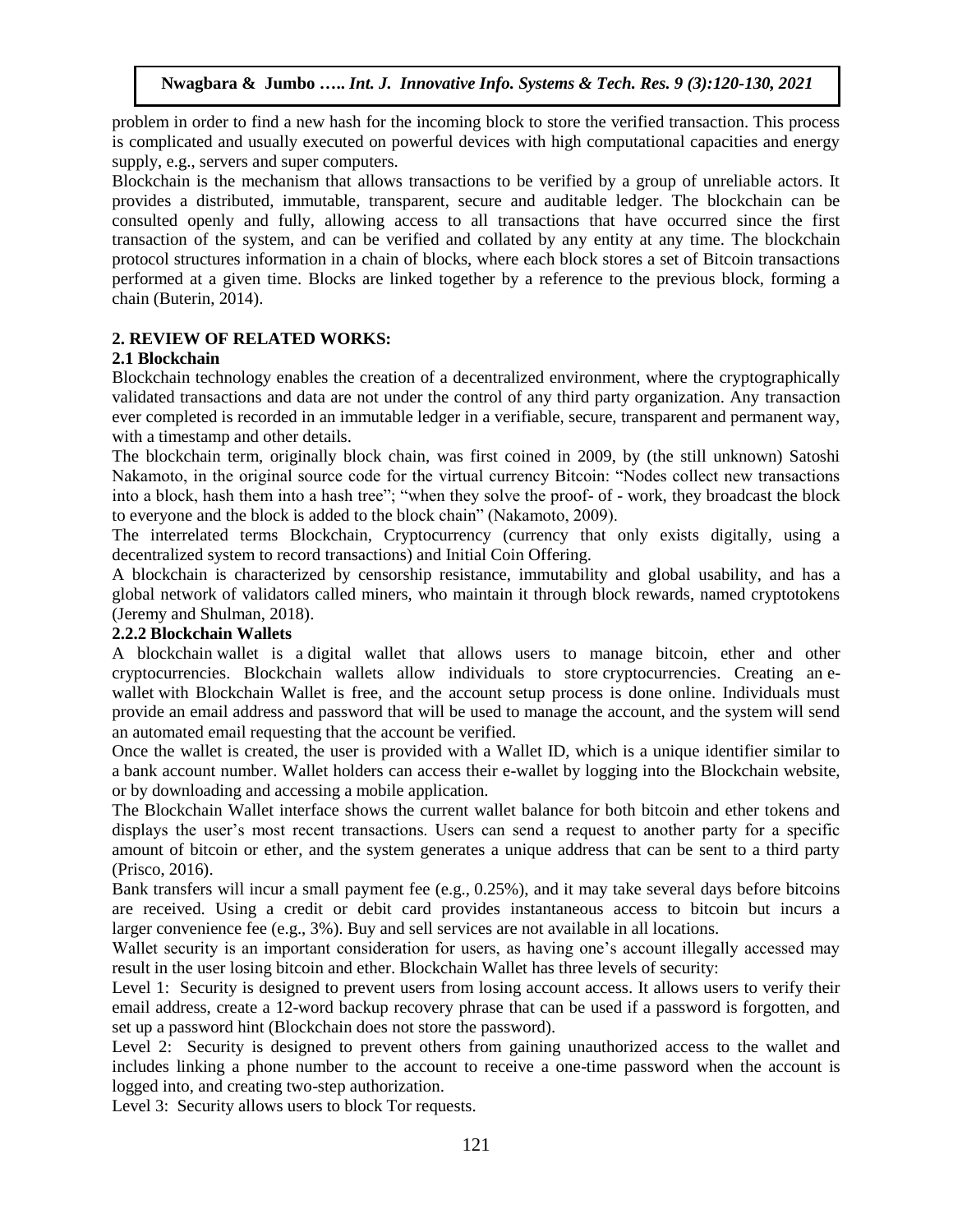#### **2.2.3 Blockchain Wallet Identification**

A wallet identifier, also known as a wallet ID, is like a username. You use it, along with your password, to log into your Blockchain wallet and access your digital assets. A wallet identifier is composed of 32 alphanumeric characters and 4 dashes, and takes the following format:

xxxxxxxx-xxxx-xxxx-xxxx-xxxxxxxxxxxx

Every wallet has a unique identifier. When you create a wallet, an email containing your identifier and prompting you to verify your email will automatically be sent to the email address you signed up with. If you didn't get the email or otherwise lost your identifier, you can also find your wallet identifier within your wallet, under Settings > General.

If you ever need to use your 12-word recovery phrase to restore your funds, this action will create a new wallet that is an exact copy of your original one. This new wallet will have a new and unique identifier associated with it. Make sure to store this updated wallet information privately in a safe place.

### **3. Analysis of the Existing System**

The existing work by (Hackett, 2016) proposed a model for Cryptocurrency as a digital currency based on cryptography, or the process of converting plaintext into ciphertext, thus making readable text nondecipherable (Hackett, 2016). He further explained that the use of cryptography in the transfer of data has four main objectives: Confidentiality as the information cannot be understood by anyone for whom it was unintended to be, Integrity by ensuring the information sent remains unaltered, Non-repudiation the sender of the information cannot deny that they sent the information at a later date and time and Authentication, where the sender and receiver have the ability to confirm each other's identity and the origin and destination of the information.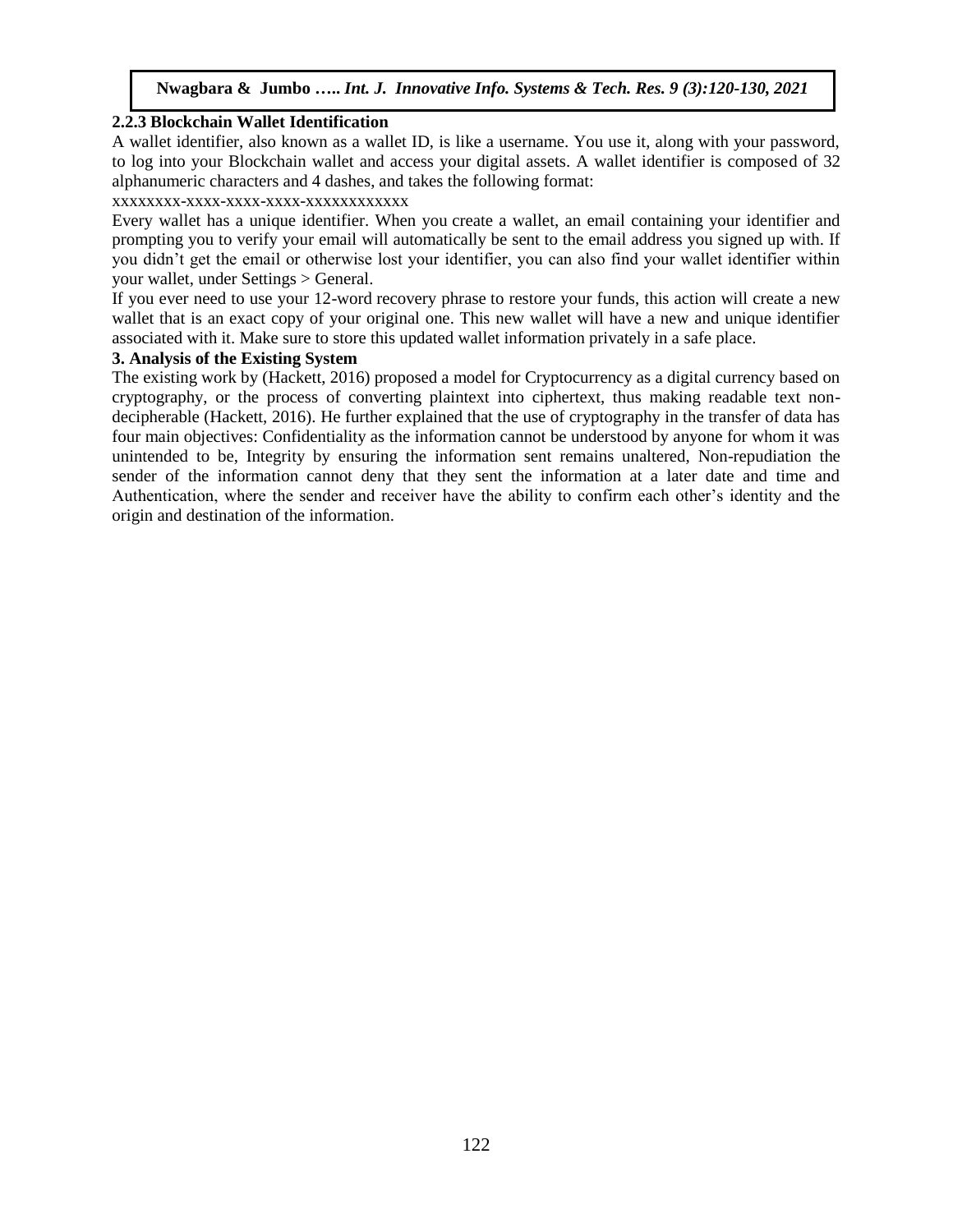

**Figure 3.1: Existing Cryptocurrency System (Hackett, 2016).**

#### **3.1.1 Current Wallet Identification in the Existing System**

Public Ledgers serves as a platform where all transactions from the start of a cryptocurrency's creation are stored in a public ledger. The identities of the coin owners are encrypted, and the system uses other cryptographic techniques to ensure the legitimacy of record keeping. The ledger ensures that corresponding "digital wallets" can calculate an accurate spendable balance. Also, new transactions can be checked to ensure that each transaction uses only coins currently owned by the spender. Bitcoin calls this public ledger a "transaction block chain".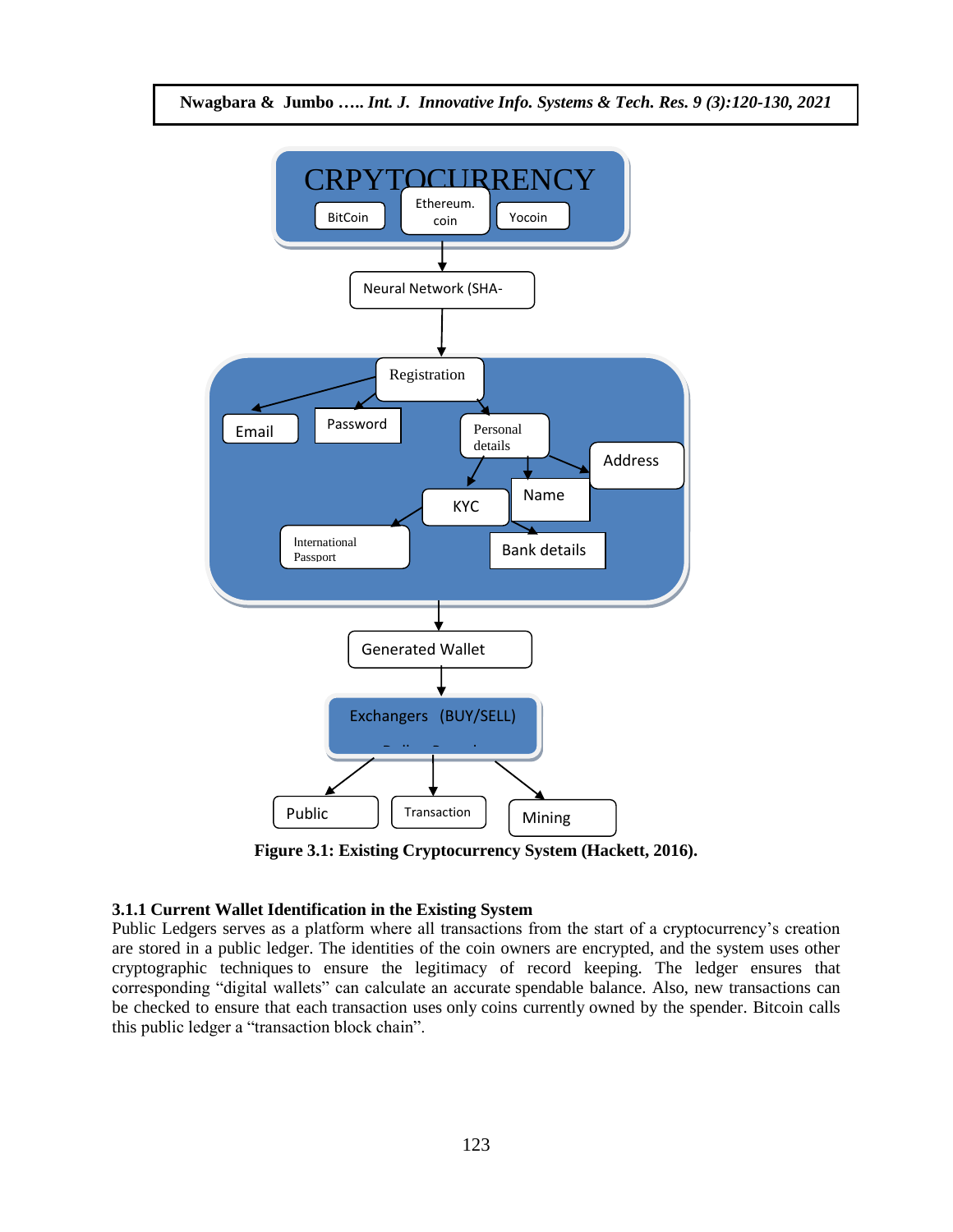### **3.2 Analysis of Proposed System**

The proposed system is to improve on Hackett, 2016 work by enhancing the security of the user wallet. The existing system uses a one way authentication to trade which does not guarantee the security of the wallet from unauthorized access.

In the proposed system, an improvement on the security of the wallet is made with the inclusion of facial recognition as a form of biometric authentication, which uses body measurements to verify user's identity. Facial recognition is a subset of biometrics that identifies people by measuring the unique shape and structure of their faces. Facial recognition uses the same principles as other biometric authentication techniques, such as fingerprint scanners and voice recognition.



**Figure 3.2: Architecture of the propose System.**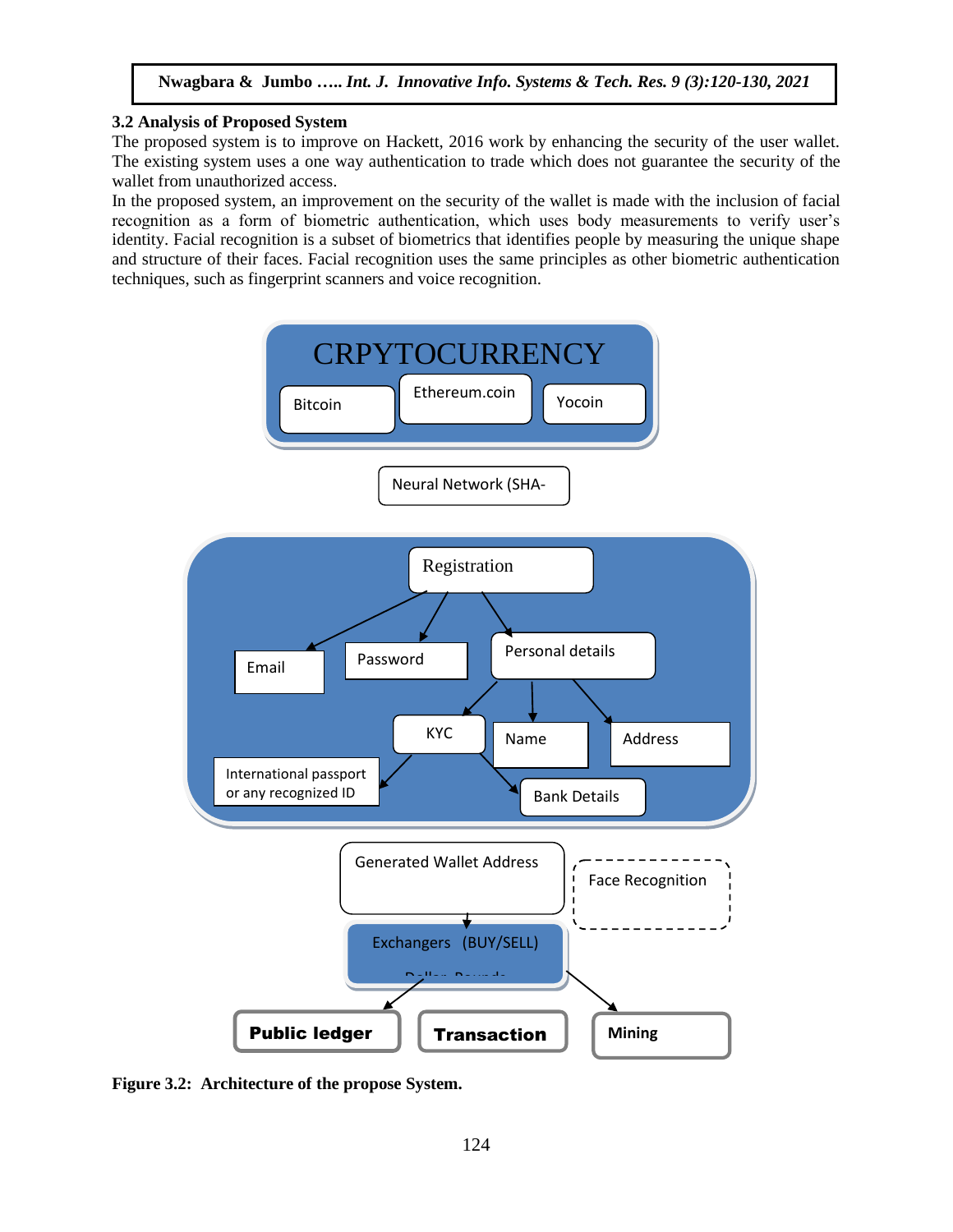# **3. Proposed System**

# **3.1 The Proposed Crypto-currency System with Face Recognition**

In the architecture of the proposed system, a face recognition system was integrated into the system to function as an added layer for the creation of the wallet. The detail of the face recognition is illustrated in figure 3.3 where the architecture of the face recognition system was shown. During registration for the wallet image is captured from the camera via the image interface like web cam or phone camera into the face detection subsystem. In the system, Down Sampling and Face Recognition Subsystem is also integrated to allow wallet users gain access to their wallet by simply showing their face to be recognized. The system also ensure that when coin is sent to that wallet that the system can detect the owner and supply other detailed information.

# **3.2 Algorithm of the PCA used in the Proposed System**

PCA method is used to extract features from face images. PCA calculates the Eigenvectors of the covariance matrix, and projects the unique features onto a lower dimensional feature. These Eigenvectors are also referred to as Eigenfaces.

The advantage of the PCA method is that it reduces the dimension of the eigenvectors by some technique. To perform PCA some steps are undertaken. Assuming there are 'K' training images, denoted by M. M=1, 2, 3, 4…k.

**Step 1:** Convert the 2D image vector in 1D image form.

**Step 2:** Calculate the average image vector from all trained images.

$$
Avg=1/k\sum_{i=1}^{k} M_i
$$

**Step 3**: Subtract the average image vector from each 1D image vector to get the unique image vectors. Resultant vectors are also known as normalized image vectors.

$$
S_i\!=M_i-\mathrm{Avg}
$$

**Step 4**: Calculate a covariance matrix

$$
C\text{=}1/k\sum_{i=1}^k S_i^{\mathrm{T}}S_i
$$

**Step 5:** Calculate Eigenvectors and Eigenvalues from the covariance matrix.

**Step 6:** Choose a feature vector. Only that Eigenface should be selected which have the maximum eigenvalues. The additional Eigenvalues describes the features of a face images better.

#### **4. RESULTS AND DISCUSSION**

Software implementation has to do with testing the designed and developed program as well as the overview of the system for optimal performance and delivery; it also depicts the programming languages, tools that lead to the successful testing and achievement of the program, also outlined emphasis on why such tools and languages were adopted for this work.

#### **4.2.1 System Deployment**

After testing we can deploy the application to a server that allows access via a web browser, the system can also be deployed to a local server within a company and be accessible to only employees within that company. To do this, the project folder will have to be archived as a zipped file and deployed on a standards server that has all the software specified earlier and hardware support, another alternative is git deployment, which involves uploading the entire files to a git repository and pulling from the repository directly from your server.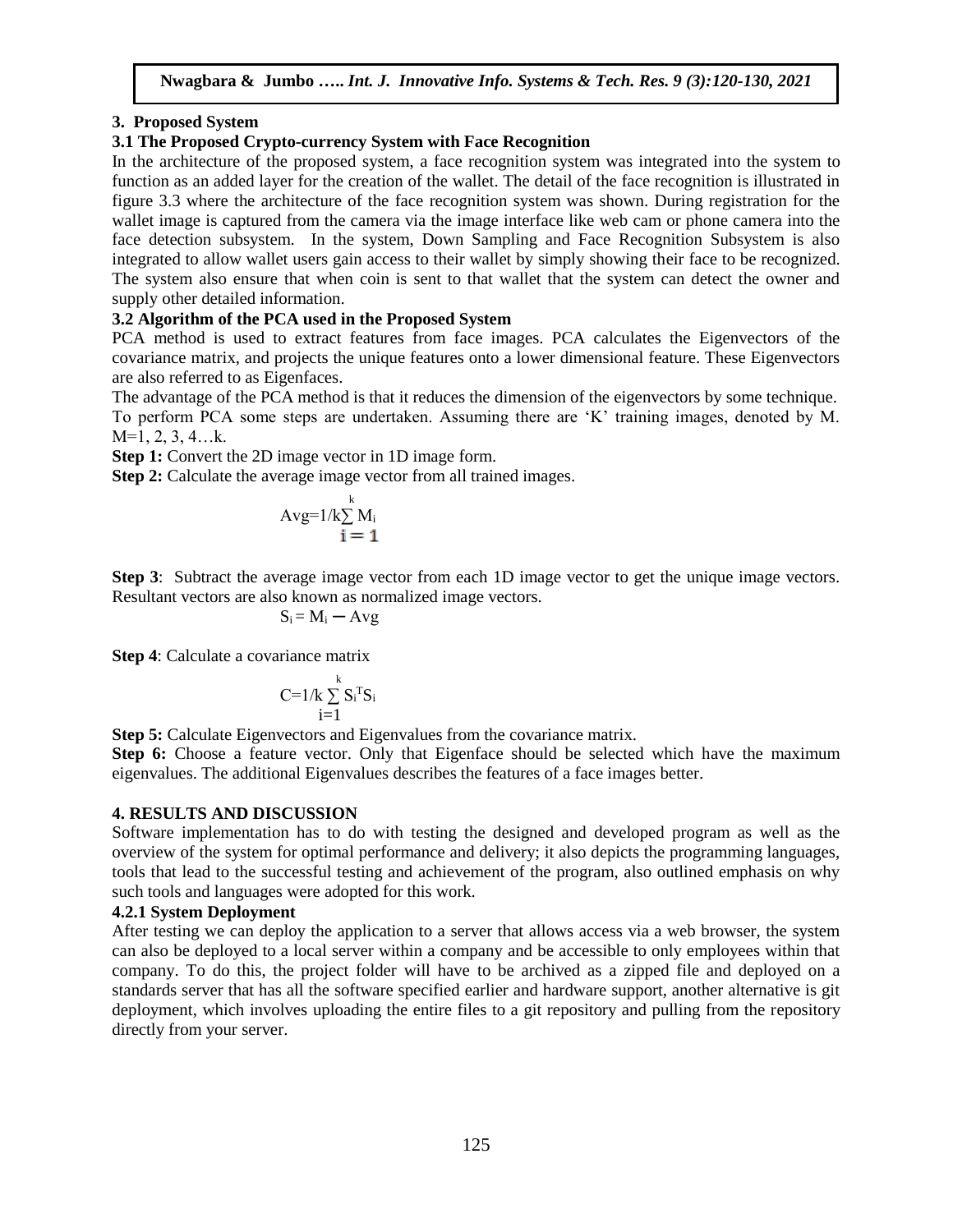

**Figure 4.1. Welcome page of the Improved Blockchain Wallet.**

# **4.3 Experimental Results**

Preprocessing on face picture like changing over the picture into dark and white and resizing is finished by utilizing standard MATLAB® capacities for example image resize. The pictures are resized into 157x128 measurements. The preparation set currently contains pictures with same measurements. The figure 4.2 demonstrates preparing set of face space. The standardized preparing set is created by changing the mean and standard deviation everything being equal and transposing all pictures network.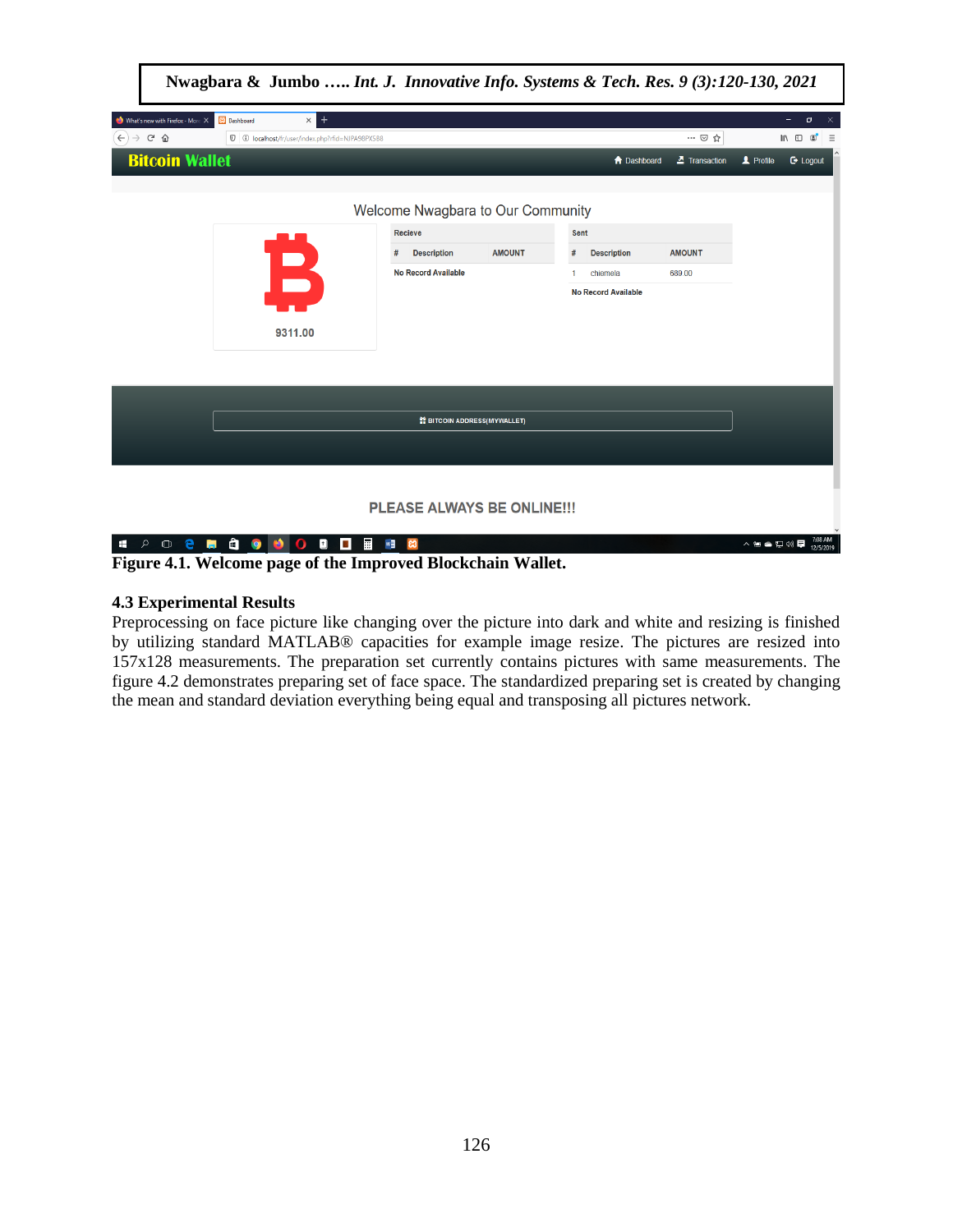

**Figure 4.2 Training Set of Face-Space**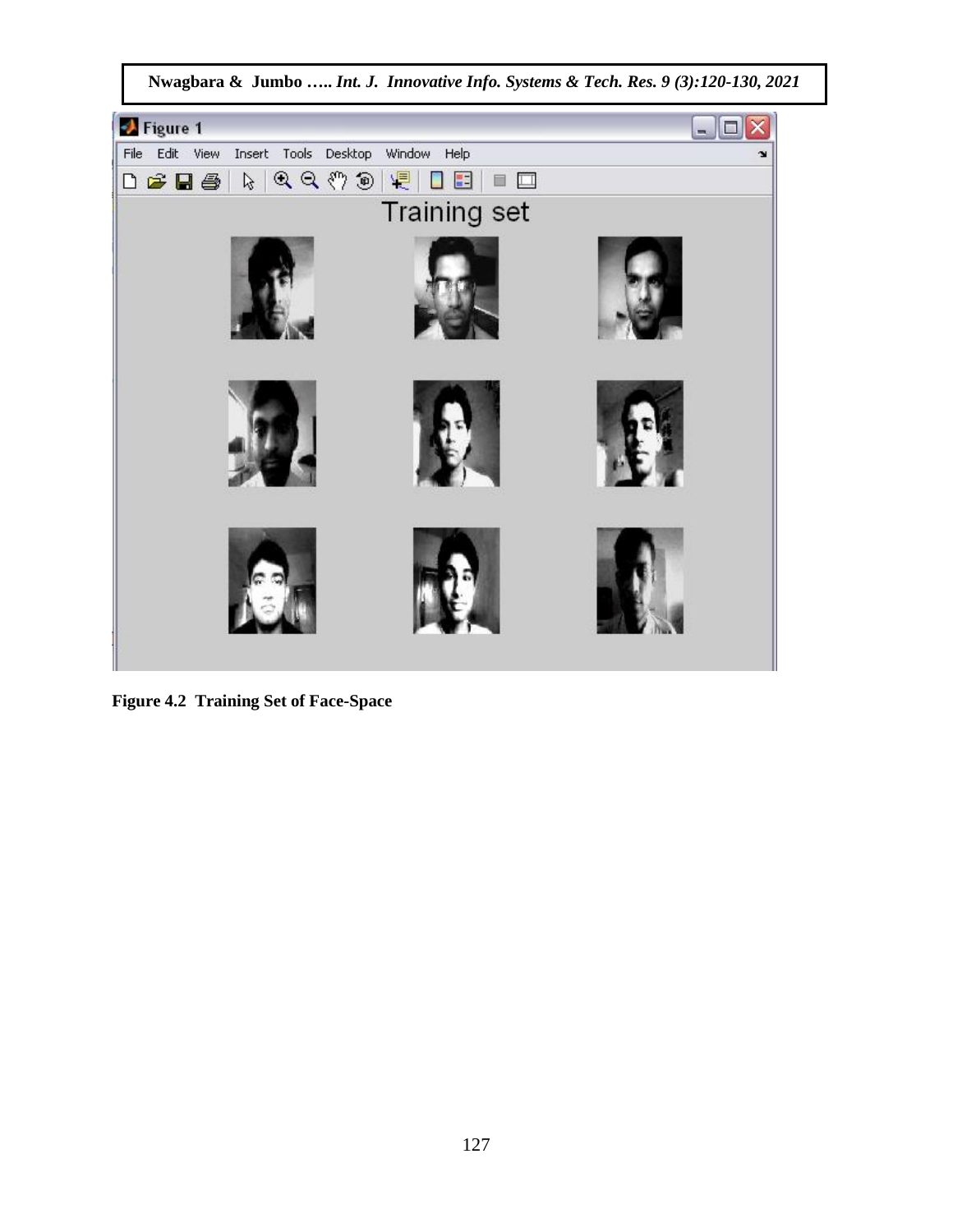

**Fig. 4.3: Eigenefaces of Training Set.** 

Mean picture is represented in figure 4.2. Next ascertain eigenvectors and its relating eigenvalues from the covariance network and standardize it to acquire Eigen face as shown in figure 4.3. Presently taking info picture to compute weight of information picture and its separation. This is first picture of preparing set. Figure 4.2 demonstrates recreated picture of figure 4.4. The Euclidian separation and weight of info face picture is appeared in figure 4.4.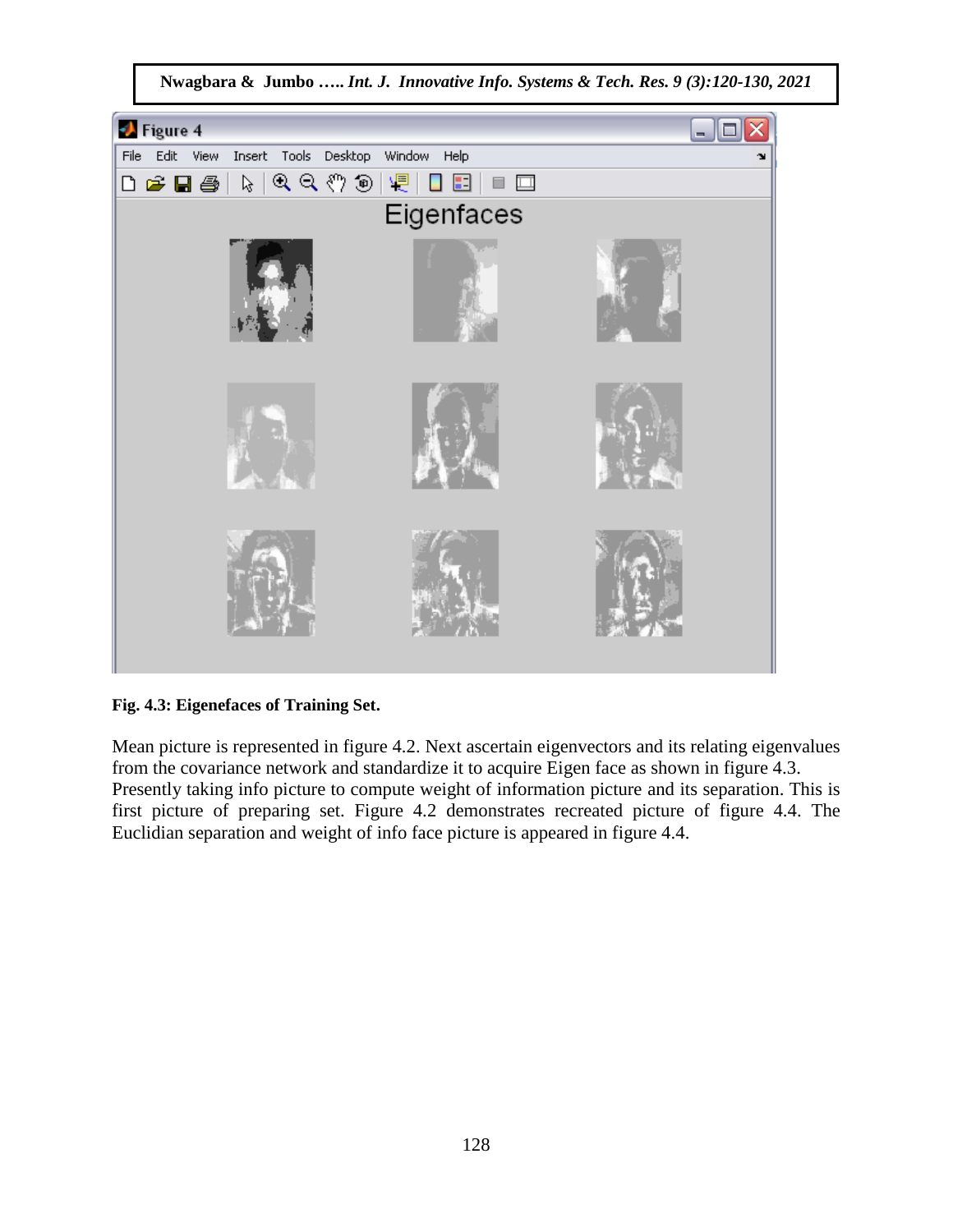

**Figure 4.4: Weight of the input face and Euclidean Distance of the input face** 

# **5. CONCLUSION**

In conclusion, the new approach in securing blockchain ledger wallet identification system has been developed using XAMPP as a server with the MySQL Database system as an open source software and implemented with PHP being a simple, multi-paradigm, structured, object-oriented, modern and eventdriven high level programming language. PCA is adopted in this work to reduce image dimension and make it possible to select the hyperplane.

# **6. RECOMMENDATIONS**

The under listed recommendations are made based on the findings:

- i. The research is prescribed to associations both private and public that are searching for a superior and secure approach to verify enlisted clients' wallet in the digital money stage for all exchange.
- ii. Moving forward, face recognition system can be fused with other biometric authentication traits like voice recognition.